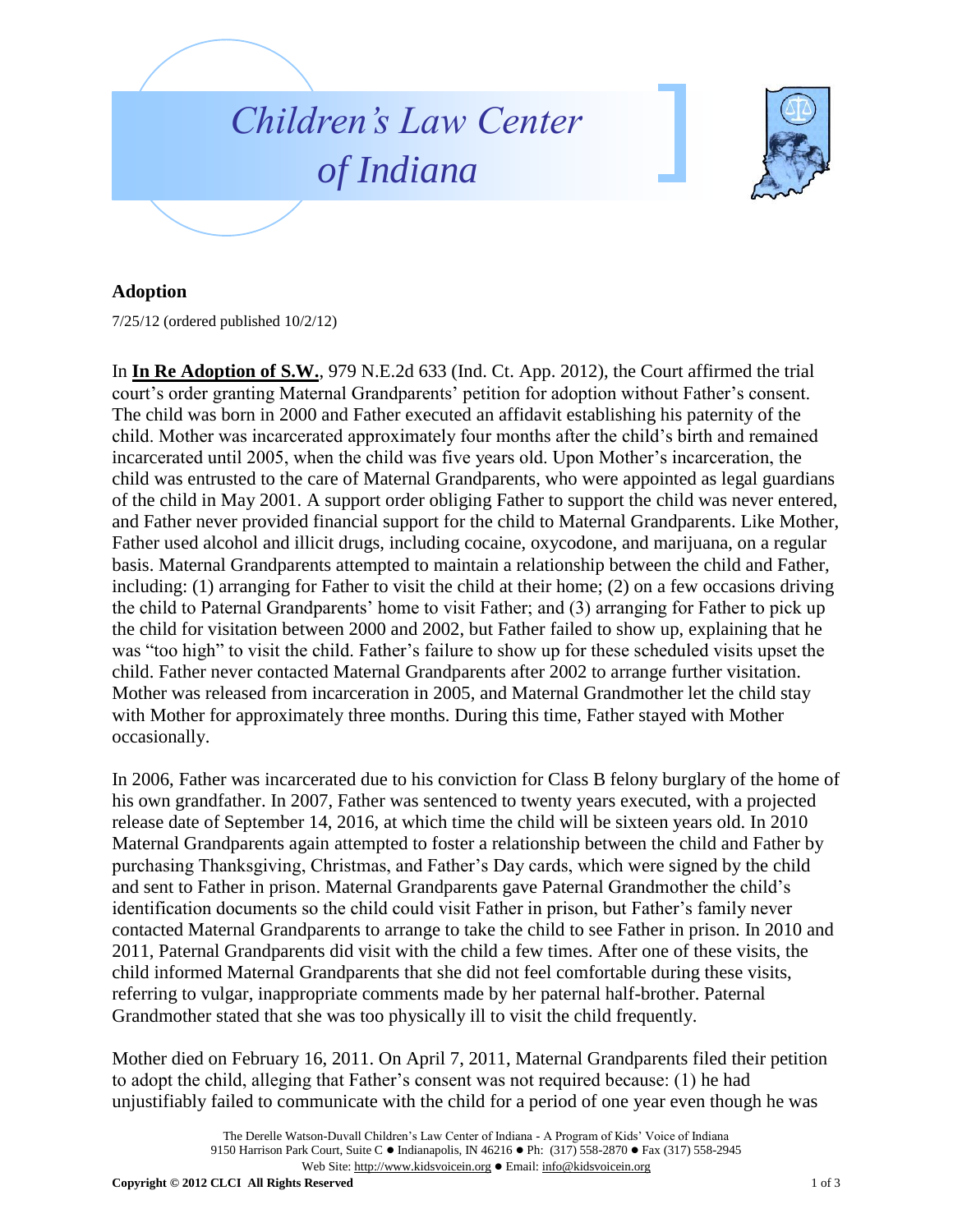able to do so; (2) he had failed to support the child; (3) he was unfit to parent; and (4) he had abandoned the child prior to his incarceration. Father filed a motion to contest the adoption on April 19, 2011. The trial court appointed the county public defender to represent Father. Father was transported from the Department of Correction to be present in person for the evidentiary hearing on the petition for adoption, which was held on January 12, 2012. On January 17, 2012, the trial court issued findings of fact and conclusions of law granting Maternal Grandparents' petition to adopt the child. The trial court found, inter alia, that Father had failed without justifiable cause to communicate significantly with the child for a period of at least one year when he was not incarcerated and that Father is unfit to parent the child, whose best interests are served by dispensing with Father's consent. Father appealed, arguing that the trial court erred in granting the adoption despite his objection and lack of consent.

**The Court held that Maternal Grandparents had the burden of proving their petition for adoption without Father's consent by "clear and convincing evidence."** Id. at 640. The Court said that parental consent to adoption is generally required in Indiana. Id. at 639. The Court also quoted from IC 31-19-9-8(a), which provides for situations when consent to adoption is not required. Id. Among these provisions are that consent to adoption is not required from: (1) a parent who is adjudged to have abandoned or deserted a child for at least six months immediately preceding the date of the filing of the adoption petition; (2) a parent of a child in the custody of another person if for a period of at least one year the parent fails without justifiable cause to communicate significantly with the child when able to do so; or knowingly fails to provide for the care and support of the child when able to do so as required by law or judicial degree; and (3) a parent when the petitioner for adoption proves by clear and convincing evidence that the parent is unfit to be a parent and the best interests of the child would be served if the court dispensed with the parent's consent. Id. The Court also noted IC 31-19-9-8(b), which provides that "[i]f a parent has made only token efforts to support or to communicate with the child the court may declare the child abandoned by the parent." Id. at 640. The Court also said that the provisions of IC 31-19-9-8 are disjunctive, and any one provides independent grounds for dispensing with parental consent. Id., citing In Re Adoption of D.C., 928 N.E.2d 602, 606 (Ind. Ct. App. 2010) and In Re Adoption of T.W., 859 N.E.2d 1215, 1218 (Ind. Ct. App. 2006), *trans. denied.* Father claimed that Maternal Grandparents had the burden of proving the elements of IC 31-19-9-8(a)(2) by "clear, cogent, and indubitable evidence." The Court disagreed, observing that in In Re Adoption of M.A.S., 815 N.E.2d 216, 219-20 (Ind. Ct. App. 2004), the Court had examined the applicable law and held that the burden of proof for an adoption without consent, under any of the subsections in IC 31-19-9-8, is that of "clear and convincing evidence." S.W. at 640.

**The Court could not say that the trial court clearly erred in finding that Father failed to communicate significantly with the child for a period of one year even though he was able to dos o, which was sufficient to establish that Father's consent was not required.** Id. at 641. The Court said that Maternal Grandparents were not required to prove that Father had *no* communication with the child, but they had to prove that he, for a period of one year, "fail[ed] without justifiable cause to communicate *significantly* with the child when able to do so" (emphasis added in opinion). Id. at 640. The Court noted the following evidence in support of the trial court's determination: (1) Father had only a few visits with the child and failed to appear for several scheduled visits with the child; (2) Father had no contact at all with the child from 2002